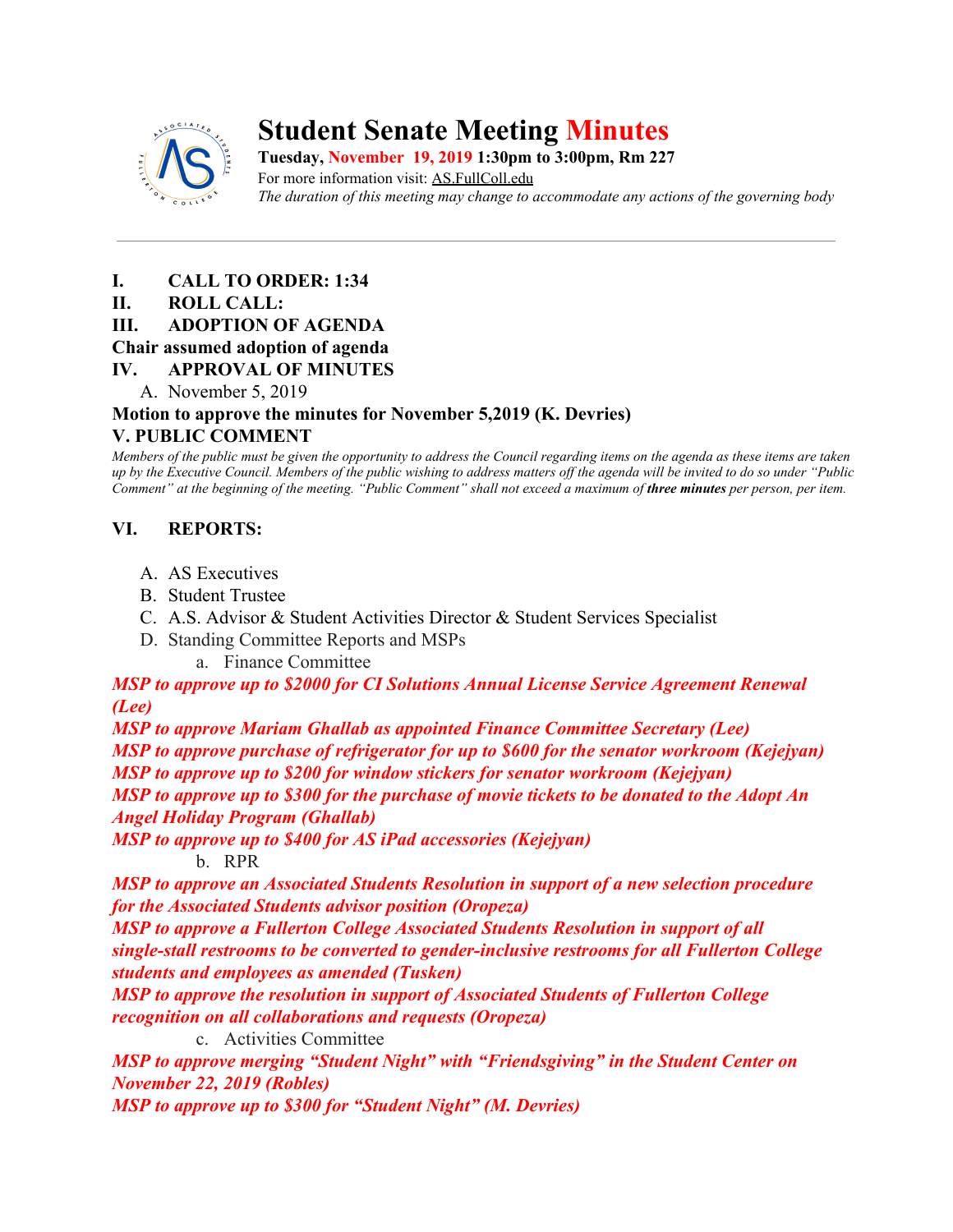*MSP to approve "Quadchella" date on March 26, 2020 (Robles) MSP to approve up to \$2400 for food for "Finals Hospitality" (Robles) MSP to approve up to \$300 for supplies for "Final Hospitality" (Robles) MSP to approve Activities Committee Meeting on November 20, 2019 at 12pm - 1pm (M. Devries)*

d. Committee of the Environment

*MSP to approve first AS beach cleanup for Spring 2020 Semester (Sanchez) MSP to approve Phoebe Ngo as Committee of the Environment Secretary (Kejejyan)*

**Motion to approve all MSPs from Standing Committees reports and MSPs (Ellis) VII. UNFINISHED BUSINESS:**

A. Period Product Dispensers Signage *Senate will discuss and take possible action on signage for the period product dispensers*

## **"Advocated by" won in a vote to be on the period product dispenser signage**

B. Town Hall Meeting *Senate will discuss and take possible action on deciding what day, time and location should A.S. Town Hall Meetings take place*

## **VIII. NEW BUSINESS:**

 A. A.S. recognition Resolution *Senate will discuss and take possible action*

## **Motion to approve A.S. recognition resolution (M. DeVries)**

 B. A.S. Advisor Position Resolution *Senate will discuss and take possible action*

**Motion to approve A.S. advisor position resolution as is (Robles)**

C. Gender Inclusive Restroom Resolution *Senate will discuss and take possible action*

## **Motion to approve Gender Inclusive Restroom Resolution (Ellis)**

D. Roundup Herbicide Resolution *Senate will discuss and take possible action*

## **Vote to approve Roundup herbicide resolution**

- E. Spring General Assembly *Senate will discuss and take possible action on Spring General Assembly details (attendees, transportation, and possible stay).*
- F. Winter Retreat

## **Motion to approve winter retreat (Ellis)**